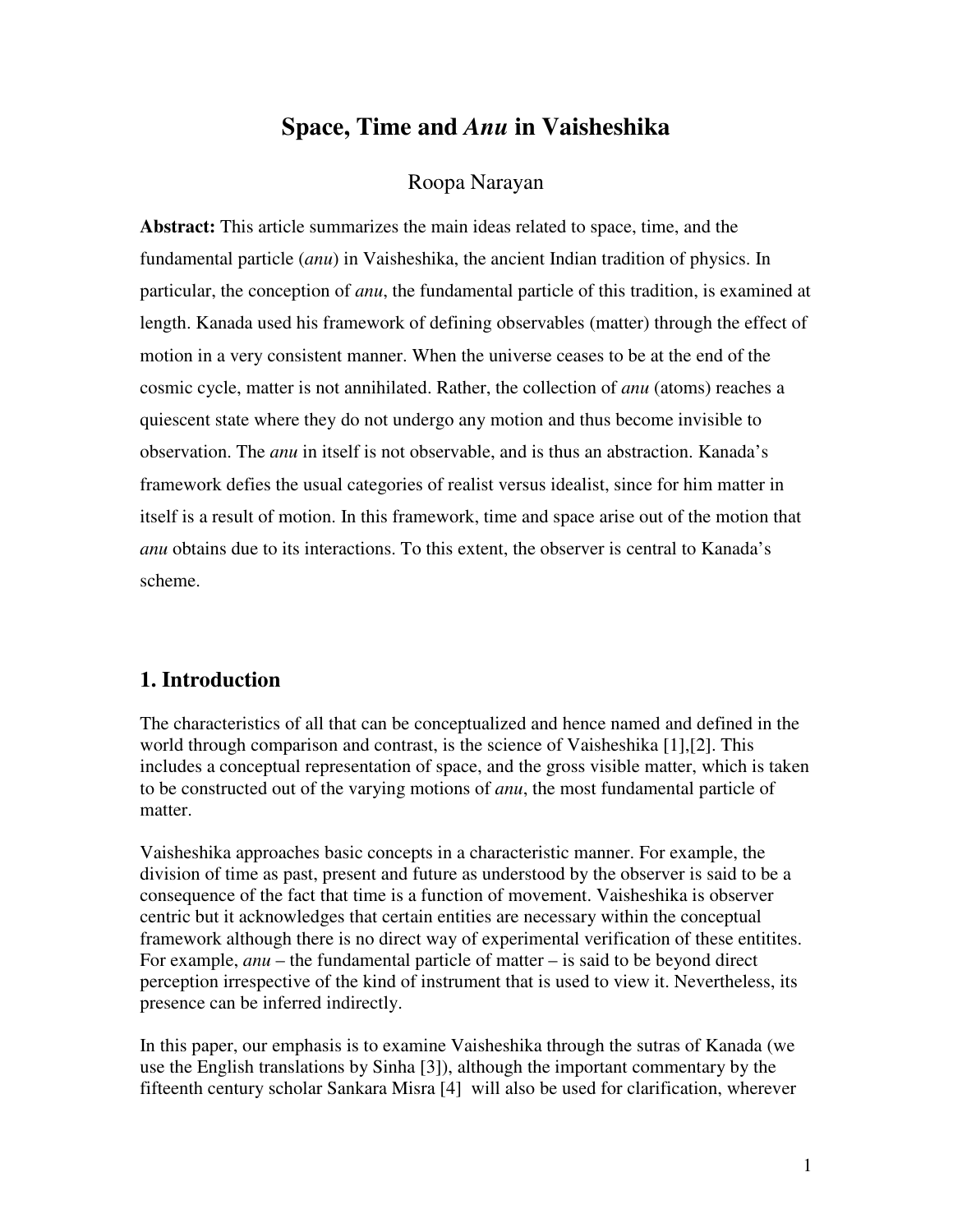necessary. Other important sources on Vaisheshika are references [16-21]. An early overview of Vaisheshika is to be found in the book by Seal [5].

### **2***. Dravya* **– The building blocks**

Kanada in his sutras enumerates real entities irrespective of whether they can be perceived through the sense organs or not. These are conceivable by the mind of the observer who is central to his world. These are the nine *dravyas* and these alone describe everything existing in the universe. These are the building blocks of Kanada's world described through their *gunas*/attributes and *karma*/motion.

Space is one among these nine and Kanada recognizes it as an independent positive entity which is neither absence of matter nor an abstract concept. Every *dravya* has an identifier – िलग – *linga*, which helps identify the specific *dravya*, besides which it has a unique set of *guna*/attributes associated with it.

|                | पृथिव्यापस्तेजो वायुराकाशं कालो दिगात्मा मन इति द्रव्याणि ॥१।१।५॥         |                                            |  |
|----------------|---------------------------------------------------------------------------|--------------------------------------------|--|
|                | पृथिवी Prithvi, earth 3 आपः Apas, water तेजः Tejas, Fire वायुः vayus, Air |                                            |  |
|                | आकाशं Akasam कालः kalah, Time                                             | दिक Dik, Space जात्मा Atma                 |  |
| मन Manas, mind |                                                                           | इति Iti, only द्रव्याणि Dravyani, dravyas. |  |

Earth, water, Fire, Air, *Akasa*, time, Space, *atma*, mind are the only nine *dravyas* 1.1.5.

*Commentary*: All the nine mentioned *dravyas* in the sutra although are translated as earth, water, etc are not to be understood as the planet earth or the drinking water, etc.

These nine *dravyas* have specific *gunas*/ attributes associated to them like the *dravya* earth has smell associated as the primary *guna*/attribute to it. An understanding of dravyas can be arrived at by analyzing their attributes and their interactin with the rest of the world. The *dravyas* shall not be analyzed in this paper but it is important to understand the division of the *dravyas*.

The first four *dravyas*: earth, water fire and air are associated with a sense organ each as sense of smell, taste, sight and touch respectively. Although sound is mentioned as the identifier of *akasa* - the fifth *dravya*, which is not translated here as ether for specific reasons, that shall be dealt with separately.

Time, space, atma and mind are the eternal or *nitya dravyas* and none of them are perceivable by any of the sense organs is a basic definition in Vaisesika. Although, these four eternal entities can only be conceived by the mind, they are real existent *dravyas* or entities. Time, space and *akasa* are incapable of motion (by sutra 5.2.21) and it is only the first four *dravyas* and mind which are capable of motion. The mind is also not visible (because it is by nature an *anu* like-fundamental particle, which is not visible by sutra 7.1.23). It is only the first four *dravyas* which compose the matter world. A sort of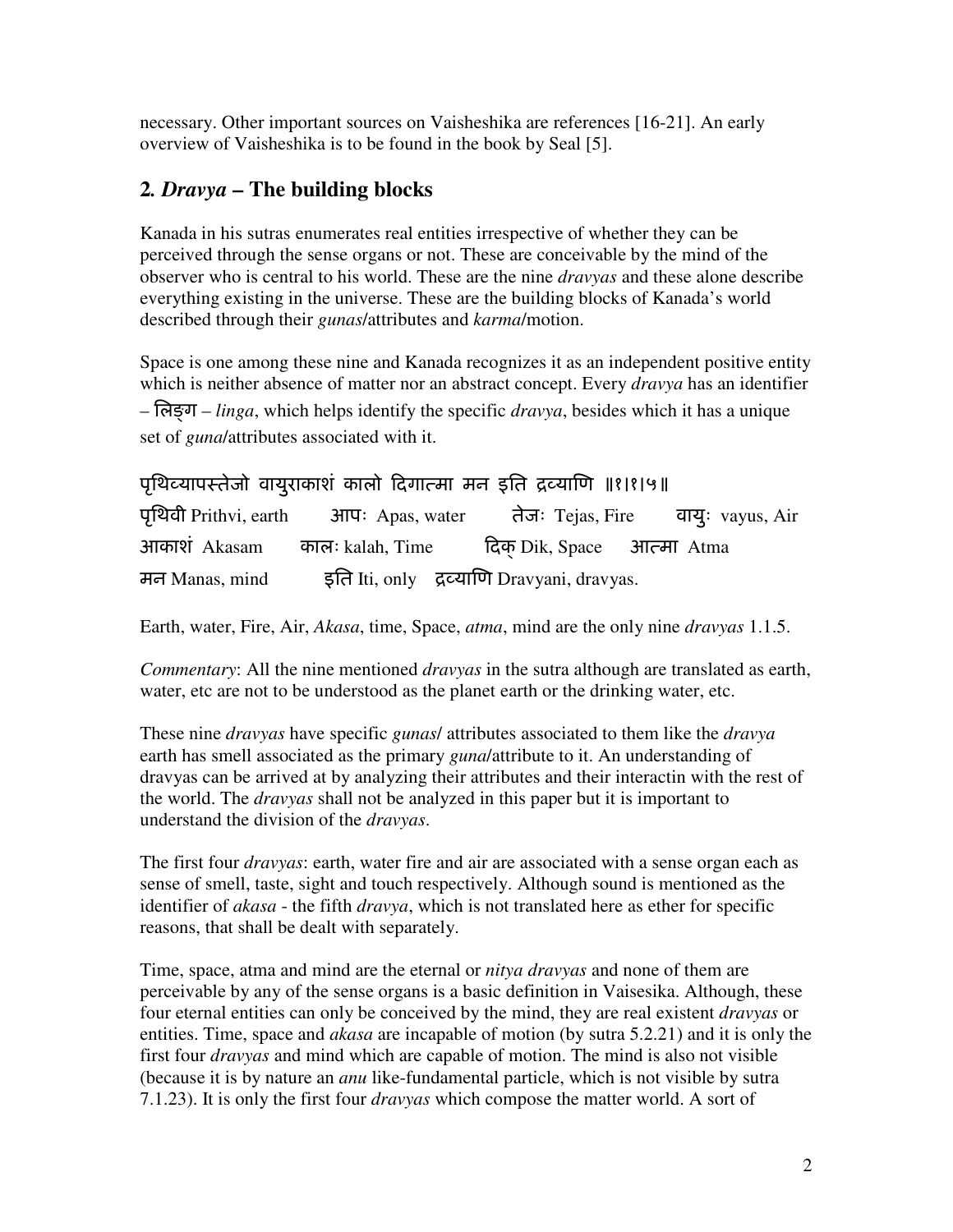motion is applicable only to the matter section of *dravyas* which are the first four among the nine.

The *dravyas* are both perceivable and possess motion represent matter. Among nine *dravyas*, the first four compose the non-eternal matter, mind is the eternal but invisible *dravya* and the remaining four are eternal and incapable of motion.

### **3 Definition of** *Dik* **(Space) and** *Kala* **(Time)**

### इत इदमिति यतस्तद्दिश्यं लिङगम् ॥२।२।१०॥

इत itah, from this.  $\quad$  इदम idam, this.  $\quad$  इति iti, such. यतः yatah, whence. तत tat, that.  $\vec{R}$  R $\vec{q}$  disyam, relating to space.  $\vec{R}$   $\vec{q}$  and lingam, mark.

That which gives rise to such (cognition and usage) as "This (is remote, etc.) from this," – (the same is) the mark of space 2.2.10.

#### *Commentary:*

Space is identified through the fact that it can provide the context to describe objects as being separated spatially.

Spatial separation can only apply to matter since eternal *dravyas* which are incapable of motion can neither be separated nor brought together. Although mind can move, it is invisible. Therefore all that remains in Kanada's classification of *dravyas* is matter. The separation is an identifier and the identification is with reference to the observing mind. It is also significant that the displacement of matter is observed relative to another piece of matter.

The essence of this sutra may be rephrased as: mind recognizes space when matter is displaced relative to another piece of matter.

In Sankara Misra's commentary of this sutra an argument is built about the similarity of space and time in terms of their guna/attributes and a question is raised about the requirement of a new entity called space to be recognized. Both space and time are characterized by their *guna*/attribute of – *partva-aparatva*/ being together – separated. In Kanada's definition*,* the *dravyas* are understood and defined through their *gunas*/attributes and each of these *dravyas* is non-repetitive and unique. Therefore time and space can be recognized as two separate entities if and only if their difference is established.

The *guna*/attribute of *partva-aparatva*/ being together – separated, in time signifies two objects co-existing at the same point of time or being separated in time and the simultaneity in time is defined as a function of the movement of the sun. But that reflects a dependency of time on sun's movement whereas a *dravya* has to have an independent existence by definition. It is explained that the concept of 'simultaneity' in time (in sutra 2.2.6 commentary) indicates the movement in sun and not vice-versa.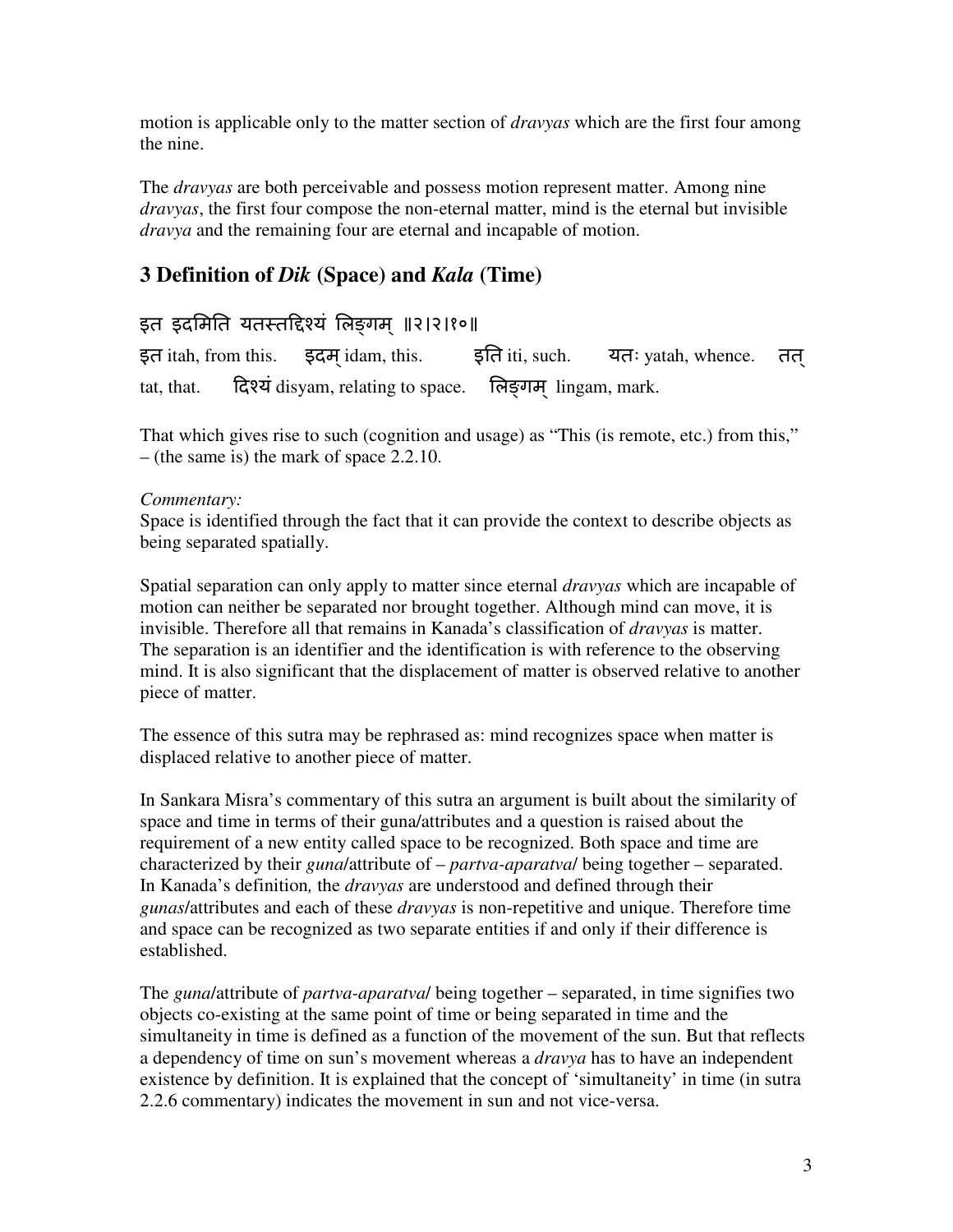On the other hand the *guna*/attribute of *partva-aparatva*/ being together – separated, in space is reflected by conjunction and disjunction of matter and to be understood as समकालीन/*samkalina* – simultaneity in Time, i.e. the relative spatial separation of matter in the same time frame (same time frame =time measured for the same sun movement).

*Questions:* The commentary raises certain questions.

- 1. Spatial separation for objects being defined also with respect to same time frame – Does this imply that time is to be understood as changing with different suns and such different suns and time measures exist?
- **2.** Simultaneity in time reflects the movement of sun It means that for the observing mind, sun's movement is a logical conclusion from the concept of what we call 'at the same time' in our day-to-day life.

If 'simultaneity in time' is relative to the position of observer (meaning with reference to the same sun) and spatial separation of objects is not, does it mean that space is absolute but time is relative.

Time is said to be क्रिया विशेषण/ a specific outcome of state of motion  $-$  which means time as a larger concept is a function of motion and therefore indicates the general state of motion of the entire cosmos (in the commentary of sutra 2.2.10 of Sankara Misra).

In Yoga Vasistha [6] which discusses Indian cosmological perspective correlated with many other works, a similar concept of varying time with different universes is mentioned. Space for Kanada is devoid of motion and therefore it is only the matter in motion when the cosmos is mentioned and space is still.

This fits with the idea of Indian cosmological model in which time is said to collapse in the rest period between the cosmic creation and dissolution, and that must be true if time is a function of 'state of motion' of the cosmos which comes to a rest in this period between creations and dissolutions [7-13].

#### **4.1 Space as** *dravya*

#### ियविनयवे वायुना या0याते ॥२।२।११॥

ियविनयवे Dravyatva-nityatve, Dravyatva and eternality वायुना Vayuna, by Air

या0याते Vyakhayate, explained.

Dravyatva (being a dravya) and eternality (of Space are) explained by (the explanation of the same in) Air 2.2.11.

*Commentary:* Space is eternal (explained later). It is concluded to be a *dravya* and that encompasses hypothesis like – Space is an independent entity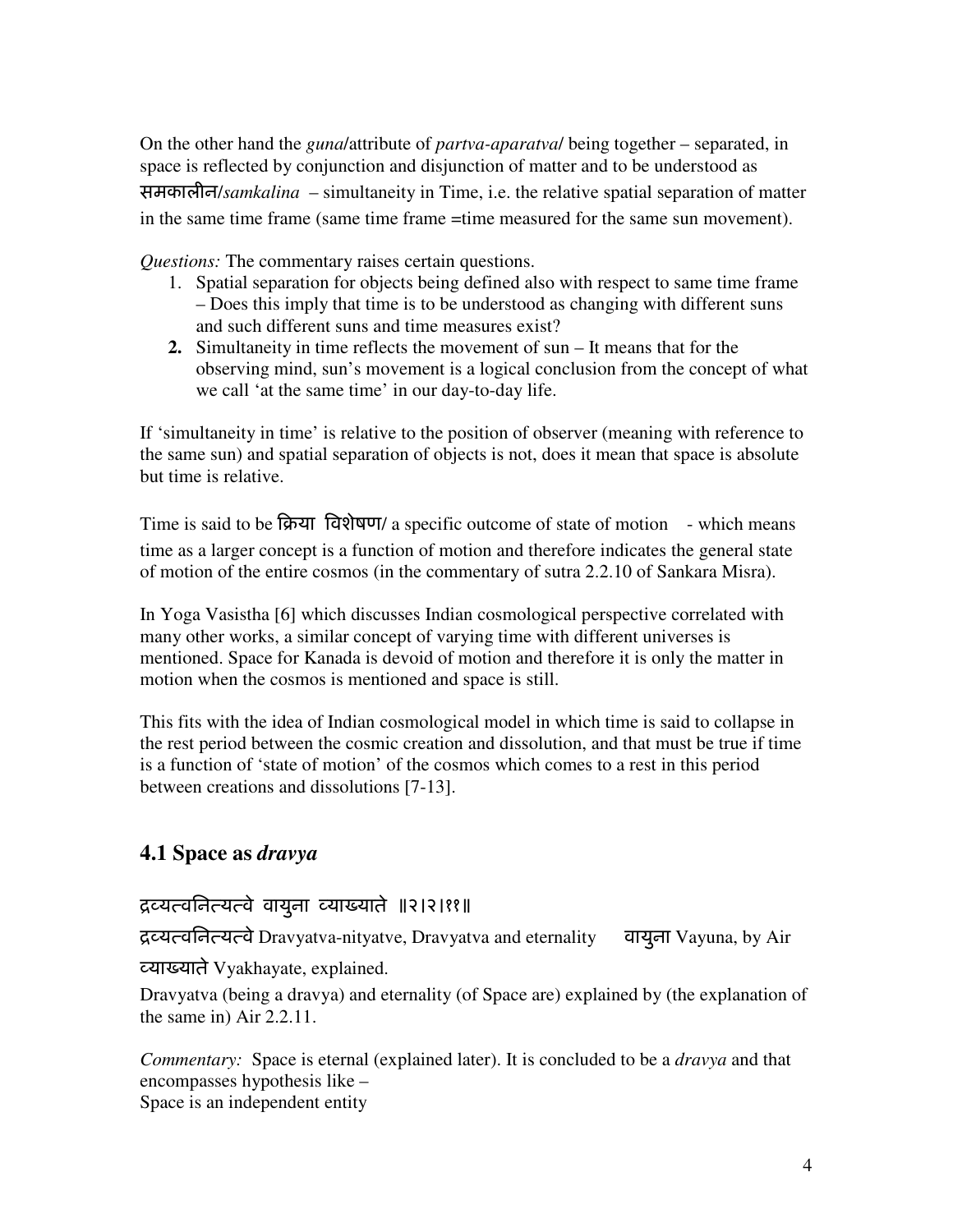It is existent It is unique It is a *padartha* It has *guna*/attributes associated with it It can give rise to another *dravya.*  It is incapable of motion. It is homogenous.

# **4.2 Space homogeneity**

तत्त्वम्भावेन ॥२।२।१२॥ तत्त्वम Tattvam, Unity. अगवेन Bhavena, by Existence.

The unity (of space is explained) by (the explanation of unity of) existence (sutra 2.2.12).

*Commentary:* Here is a discussion of unity of space which is explained in the commentary by Sankara Misra as – 'एकपृथकत्वम'/eka-pritaktvam. 'पृथकत्व' is a *guna*/attribute of space and in Shankara Misra's commentary, he defines it as that which differentiates one from two, or it is that kind of a *guna*/attribute which gives a sense of discretion about the state of dravya discussed.

In the case of space, एकपृथकत्वम् /eka-pritaktvam must refer to the fact that space is found in one state – what ever that is, and shall always be in the same state irrespective of which point in space is considered or even which point in time is considered. This refers to the homogeneity of space. Such a *guna*/attribute fits in with Space being *nitya*/eternal or unchanging.

# **4.3 Directions in Space**

कार्यविशेषेण नानात्वम॥२।२।१३॥

काय5.वशेषेण karya – visesena, owing to difference or distinction of effects

नानावम nanatvam, multiplicity or diversity. ्

The diversity (of space) is due to the difference of effects 2.2.13.

*Commentary:* कार्यविशेषेण – *karya visesena* means an outcome the specific kind of work under consideration, and because space is by definition incapable of motion, work in question can only refer to the work done by matter in space. Due to the nature of matter's behavior in space, it appears that space itself is diverse in nature. The diversity is explained in the following sutras.

### **4.4 Space Time as the fundamental matrix**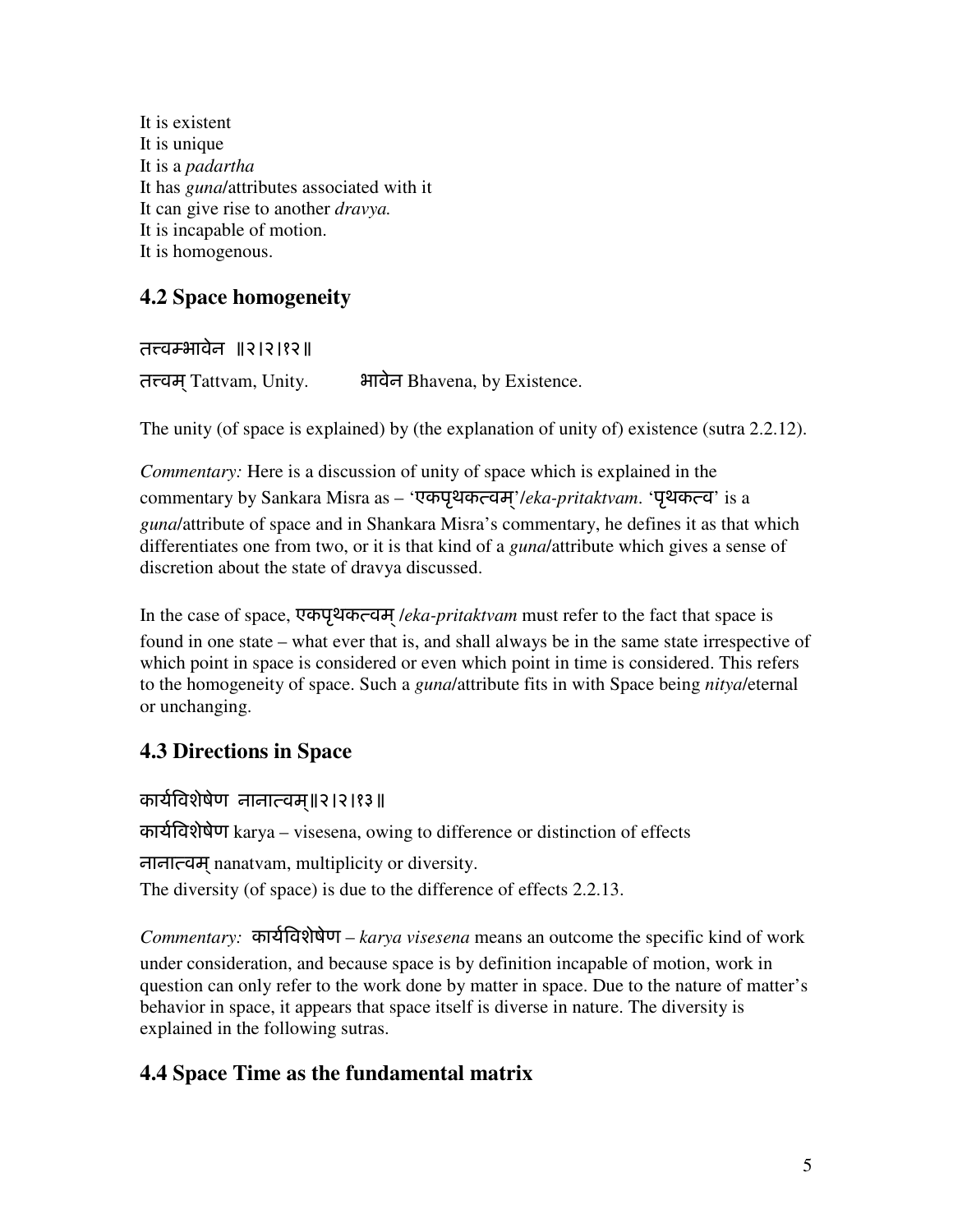# आदित्यसंयोगाद्भुतपूर्वाद्भविष्यतो भूताच्च प्राची ॥२।२।१४॥

आदित्यसंयोगात aditya-samyogat, from the conjunction of the sun भूतपूर्वात bhutapurvat, past and gone भविष्यतः bhavisyatah, future भूतात bhutat, what has taken place or come in to existence; present  $\overline{q}$  cha, and  $\overline{q}$  prachi, east. (The direction comes to be regarded as) the east, from the past, future, or present conjunction of the sun 2.2.14.

*Commentary:* East is recognized as the direction from which the sun rose and therefore it is in the past. The past present and future divisions of time as a result of the movement of sun are also connected to the spatial directions which are named based on sun's movement. The directions in space are explained as relative to the position of the observer. In this sutra space and time are connected by the 'motion' of sun which observation is also found in many commentaries.

In the commentary of sutra 2.1.5 (त) आकाशों न विध्यन्ते ॥२।१।५॥) Sankara Misra while defining the attributes of *akasha* states that not only is *akasha* absolutely color-less but based on the same argument even time and space are devoid of the attributes of rupa, rasa, gandha and sparsha. Time and space have the same attributes associated to them (number, magnitude, *pritakathva*/ separateness, conjunction and disjunction). He concludes the commentary of this sutra stating that it follows that time and space are the fundamental entities of everything - "सर्वाधारतैव दिक्कालयोः".

The space and time matrix are said to be fundamental because the mind perceives the world through matter which is identified through the four senses of touch, smell, taste and visibility (the eternal *dravyas* can only be conceptualized by the mind and not perceived). These four *guna*/attributes exist in matter which always exists in a certain space and time combination.

The absence of either space or time indicates absence of motion and as is later established in this paper, no *guna*/attributes can exist in absolute rest or when time collapses to zero. Space and time has to be the fundamental matrix of the matter world, and the observing mind can never escape either Space or Time during the process of observing the universe.

In the *Kanadasiddhantachandrika of Gangadharasuri* Sastri says [14]

### परापरव्यवहारासाधारणकारणे परत्वापरत्वे। ते च द्विविधे दिक्कृते कालकृते चेति।

This division of time is said to be caused by the बुद्धि/intelligence and in Space it results from conjunction and disjunction of real matter and so the intelligence of the observer plays a secondary role.

In the footnote of Udayavir Shastri 's book [15, page 103], it is mentioned that Chandrakant Bhattacharya is of the opinion that space, time and even *akasha* are the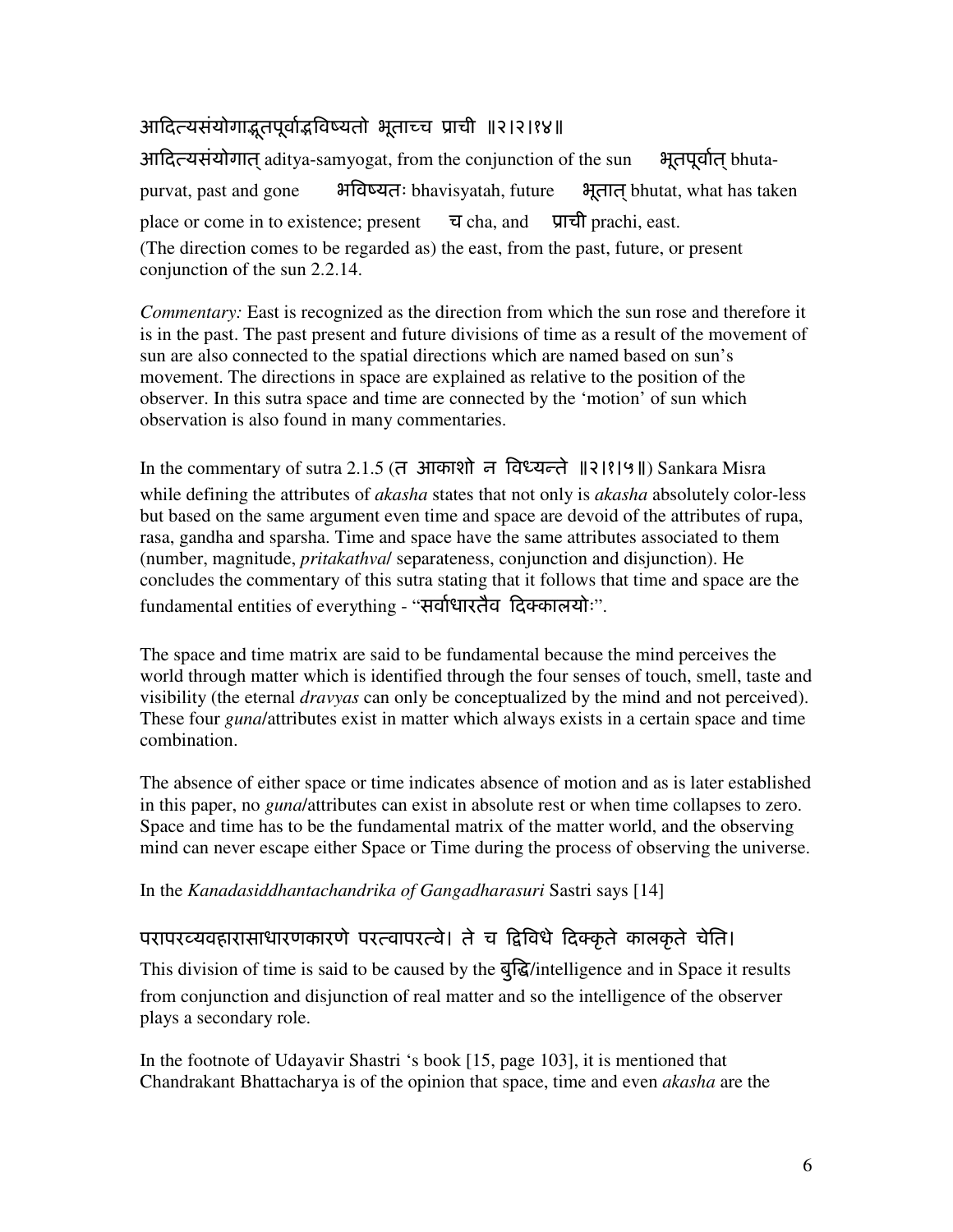same which are seen as different entities because of the nature of the effects as observed by the mind in their interactions with matter.

# **4.5 Directions**

तथा दक्षिणा प्रतीची उदीची च ॥२।२।१५॥ तथा tatha, similarly  $\vec{a}$  दक्षिणा daksina, south  $\vec{a}$  प्रतीची pratichi, west  $\vec{a}$  उदीची udichi, north च cha, also. South, west, and North also are similarly (distinguished) 2.2.15.

# एतेन दिगन्तरालानि व्याख्यातानि ॥२।२।१६॥

एतेन etena, by this दिगन्तरालानि digantarani, intervals of space or direction या0यातािन vyakhyatani, explained. By this, the intervals of directions in space are explained 2.2.16.

*Commentary:* In these last two sutras the four main directions east, west, north, south besides which four more directions between these four directions are accounted for as relative to the position of the observer as concepts which arise only because of the nature of motion of matter in Space. Hence Space itself is homogenous and has no division of direction inherent in it.

# 5.1िनयं **– Eternality**

The nature of both Space and, *anu* - the most fundamental particle of matter (sutra 7.1.8 – explained later) in Vaisheshika are said to be explained in the chapter that discusses *nitya*/eternal.

```
सदकारणवन्नित्यम् ॥४।१।१॥
```
सत् sat, existent 3- अकारणवत् akaranavat, not having a cause  $\overline{a}$  Fe $\overline{a}$  nityam, eternal

The eternal is that which is existent and uncaused 4.1.1.

*Commentary:* In this sutra Kanada begins his definition of िनयं /*nityam* or the 'eternal' but this terim is a very imprecise translation of his नित्यं */nityam*. The term सत/existent has a lot of significance in the school of Vaisheshika because Kanada – a realist, has set himself the task to enumerate everything in the universe through –  $\frac{d}{dt}$  /predicable - all that which can be named, expressed through words or conceptualized by the mind. Hence all that he describes are not mere theoretical concepts, but true existing entities of the real world.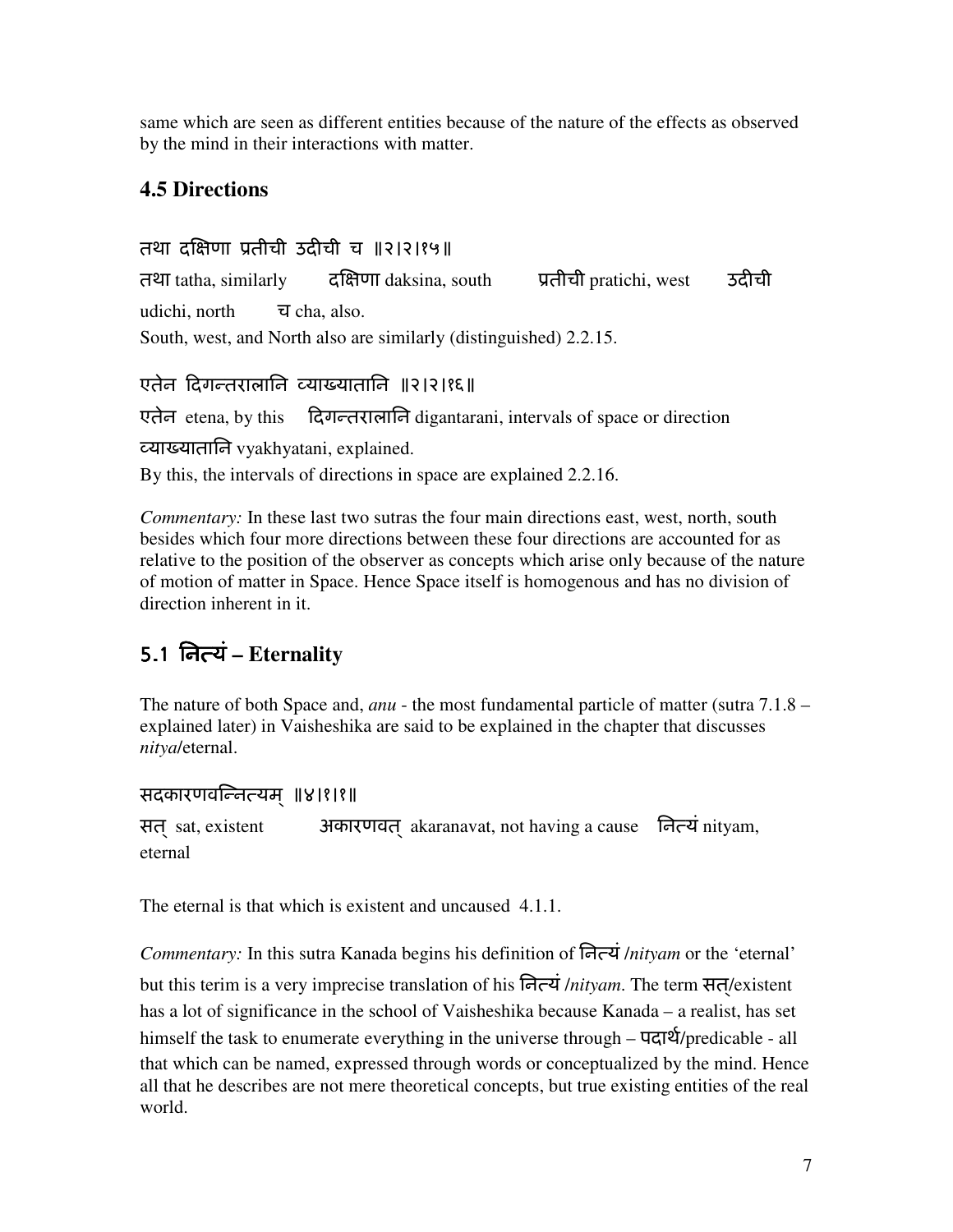The term अकारणवत /not having a cause – is two fold. In terms of the time one must remember that Indian cosmology constantly discusses two kinds of cosmic dissolution: the primary and the secondary. There are time periods mentioned for the creation and dissolution process besides the rest period in between. The way in which Kanada links matter, space, time and mind with 'state of motion', the question is raised whether anything other than the *anu* persists through the rest period of universe when time collapses to zero and there is absolute stillness.

*Questions:* The question raised is, since matter, space, time and mind are all connected to one or the other kind of 'motion', does नित्यं /eternal refer to an existence beyond these dissolutions? Is anything transferred from one process of creation-dissolution to another which are said to be cyclic in nature? Since *anu* cannot be reduced any further, it must exist as is through all creations and dissolutions, but since time and space are linked to 'motion' are they recreated after each rest period?

#### **5.2** *Anu* **in Real Time**

तस्य कार्य्यं लिङ्गम्॥४।१।२॥

तस्य tasya, its कार्य्य karyam, effect लिङगम lingam, mark

The effect is the mark (of the existence) of the ultimate *anu* 4.1.2.

*Commentary:* Kanada has stated in a later chapter (sutra 7.1.8) that both *anu* and *mahat* are explained through the *nitya*/eternal, which must be the reason from Prashastapada to Shankar Misra all scholars explain this sutra with an extension to mean the fundamental particle – the *anu*.

Although in no sutra is the term *paramanu* mentioned by Kanada, all the other scholars talk of *paramanu* as the most fundamental particle of matter. We will not focus on the term, instead try to understand what anu in Kanada's sutras is and for the purpose of this work we shall use the term '*anu*' for the fundamental particle of matter.

Literally the sutra translates to - The work done by it is its identifier. Here 'it' refers to *nitya*/eternal as this is a section on the same. By the sutra 7.1.8 which states that both *anutva* and *mahatva* are explained by the eternal, this sutra should also refer to the two – *anutva* and *mahtva*. These terms shall be explored in detail in a later section, for now *anu* – refers to the most fundamental particle of matter and *mahatva* refers to space (*mahatva* – is used in the context of Vaisheshika for more than one *dravya*, but space is definitely one of them)

Therefore *anu* and space are identified by the mind or observer through the work done by these or through their effects. This must be the only way they can be identified by the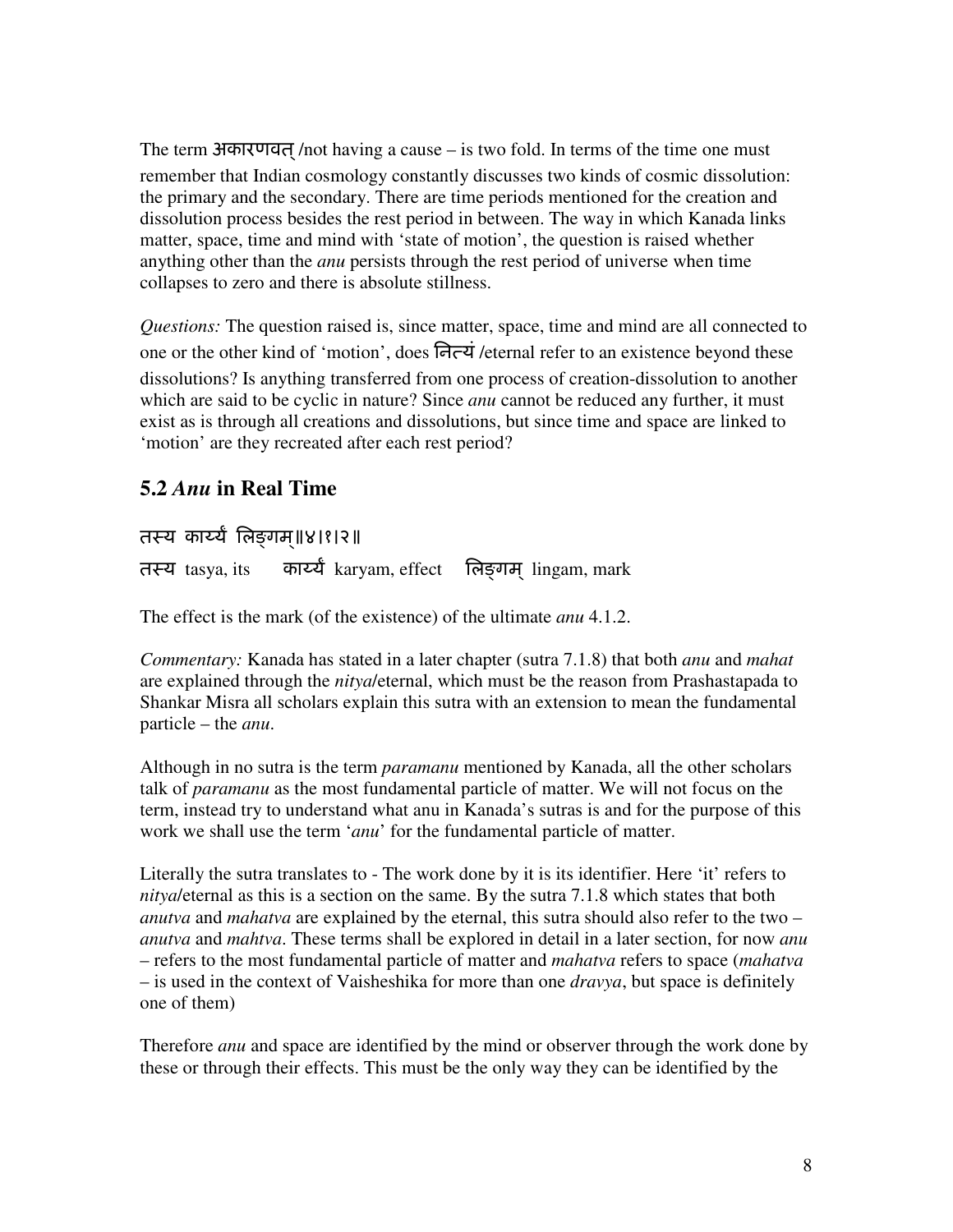mind because by definition they are not perceivable by the human sense organs irrespective of the method employed.

Sankara Misra in the commentary of this sutra discusses that the gross matter which is visible with properties like magnitude, etc implies that it must be made of smaller parts. The parts can be further divided to reach some final indivisible entity. The final or most fundamental entity must have the least possible measure of length, mass or volume – magnitude in total, in order to avoid the infinite regression of such fundamental particle being further divisible (*anu* is a particle because it is capable of conjunction, later mentioned with the sutra). In the fundamental particle of matter which Sankara Misra and other scholars call *paramanu* there are minima of mass, volume or any measure. Kanada does not use the term *paramanu* in his sutras anywhere, yet we mean the same fundamental particle of matter as other commentators who use *paramanu*). Kanada explores the relation between whole and its parts.

Sankara Misra states that if an enormously large piece of matter like a mountain and a small piece of matter like grain were to be composed of infinite parts of *anu*, then the difference in the gross size of mountain and grain being built from the same number of *anu* leads to logical inconsistency. This interpretation is not only used with respect to the gross form in general but in the commentary of sutra 2.1.2 there is a specific mention that the measure of a mountain and a seed would be the same in terms of magnitude, measure and volume if the relation between the parts and the whole were unlimited. Such an unlimited whole-parts relation is not permissible because it is only during *pralaya*- the cosmic dissolution, the limit of the series of parts and wholes reaches a maximum. For a given whole which is the matter state of universe the maximum number of parts is reached during the time of dissolution when all matter is reduced to *anu* form. This is because the only reducible *dravyas* of Kanada are matter which is composed of *anu* and the remaining *dravyas* are not composed of parts.

This discussion of whole and parts throws light on key things.

- 1. Relation between whole and parts and it raises question about can infinity fit such a loose definition as – infinity added to infinity is infinity, etc.
- 2. Matter cannot be reduced to anything further than *anu*, and so matter must be conserved in the state of *anu*.
- 3. If during cosmic dissolution all matter is reduced to *anu* form, then it demands that *anu* be at rest or with zero motion. This concurs with the definition of karma/ motion in Vaisheshika which by definition is perceivable and *anu* by definition is not perceivable at any time, therefore *anu* in order to be non-perceivable must not possess any form of motion. This is exactly what is stated by the cosmological theory.
- 4. It further concurs with the idea of *anu* having an inherent potential of acquiring *guna*/attribute which makes sense that the four fundamental distinguishing *guna*/attribute of *rupa*/visibility, etc are associated with four distinct basic motions of *anu* (discussed in a later section).
- 5. If the maximum number of parts in to which matter can be reduced is *anu* which is during dissolution, then matter must not be reducible to the *anu* state at any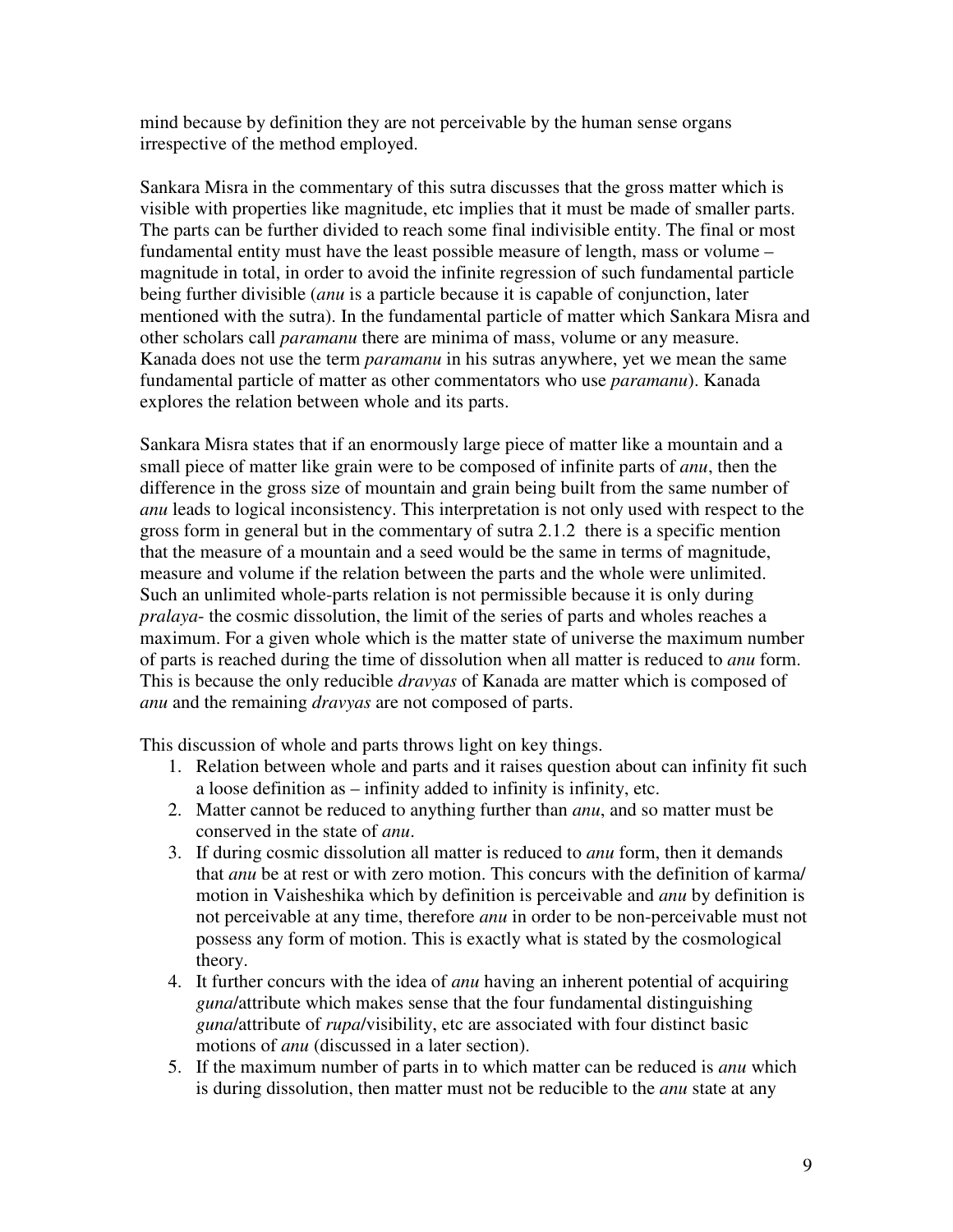other time for then the whole can be reduced to maximum number of parts at times other than dissolution too. This makes sense because Kanada does not include *anu* as a *dravya* among the only nine that exist in his enumeration of everything that exists and is conceivable. Therefore *anu* does not exist in real time at all or when time is non zero.

6. *Anu* not existing as an individual particle in real time makes sense because different scholars like Prashastapada, etc have an elaborate argument about whether *anu* is bound as a *dvayanuka* or *trayanuka*, etc. i.e., is *anu* found in conjunction with another *anu* in a di-*anu* state or tri-*anu* state, etc.

Once creation of universe begins time begins to click and things are no more at rest. Then the world can be perceived by the observer and some kind of motion must begin (because by definition in Vaisheshika motion is perceivable or observable).

Kanada has an interesting sutra relating to motion of *anu*.

# **5.3 Initial motion of** *Anu*

अग्नेरूर्ध्वज्वलनं वायोस्तिर्यक्पवनमणूनां मनसश्र्चशध्यं कर्मादृष्ढकारितम ॥५।२।१३॥ अग्लेः agneh, of fire. ऊर्ध्वज्वलनं yrddhva-jvalanam, flaming upward. वायोः vayoh, of air. तिर्यक् tiryak, sideward. पवनं pavanam, blowing. अणूनां anunam, of *anu*s (of the fundamental particles). मनसः manasah, of mind. च cha, and. आध्यं adyam, initial, first. कर्म karma, action. अदृष्ढकारितम adrista-karitam, caused by *adristam*.

The initial upward flaming of fire, the initial sideward blowing of air and the initial action (motion) of *anu*, and of mind are caused by *adristam* 5.2.13.

*Commentary:* In the commentary of this sutra the initial -  $\frac{\partial \mathbf{F} \cdot \mathbf{A}}{\partial x} \cdot \frac{\partial \mathbf{A}}{\partial y} = -\frac{\partial \mathbf{A}}{\partial x} \cdot \frac{\partial \mathbf{A}}{\partial y} \cdot \frac{\partial \mathbf{A}}{\partial x}$ to the first motion that is produced in *anu* by Sankara Misra when the creation of universe begins, like wise the motions of flame of fire, wind and the mind. The reason for these motions are said to be *adristam* – which can literally be translated as unseen (*drista* = what is seen and *adrista* = what is unseen). There are many interpretations about what *adristam* might mean in Kanada's context, but we shall not dwell on it here. It is clear from this sutra that Kanada describes an initial motion for the *anu* and this must essential be when time begins for time is a function of motion. This sutra implies that *anu* can have two states – absolute rest and a state of motion.

# **6 Matter and Motion**

कारणभावात कार्य्यभावः ॥४।१।३॥

कारणभावात ्karana-bhavat, from existence in the cause

कार्य्यभावः karyya-bhavah, existence in the cause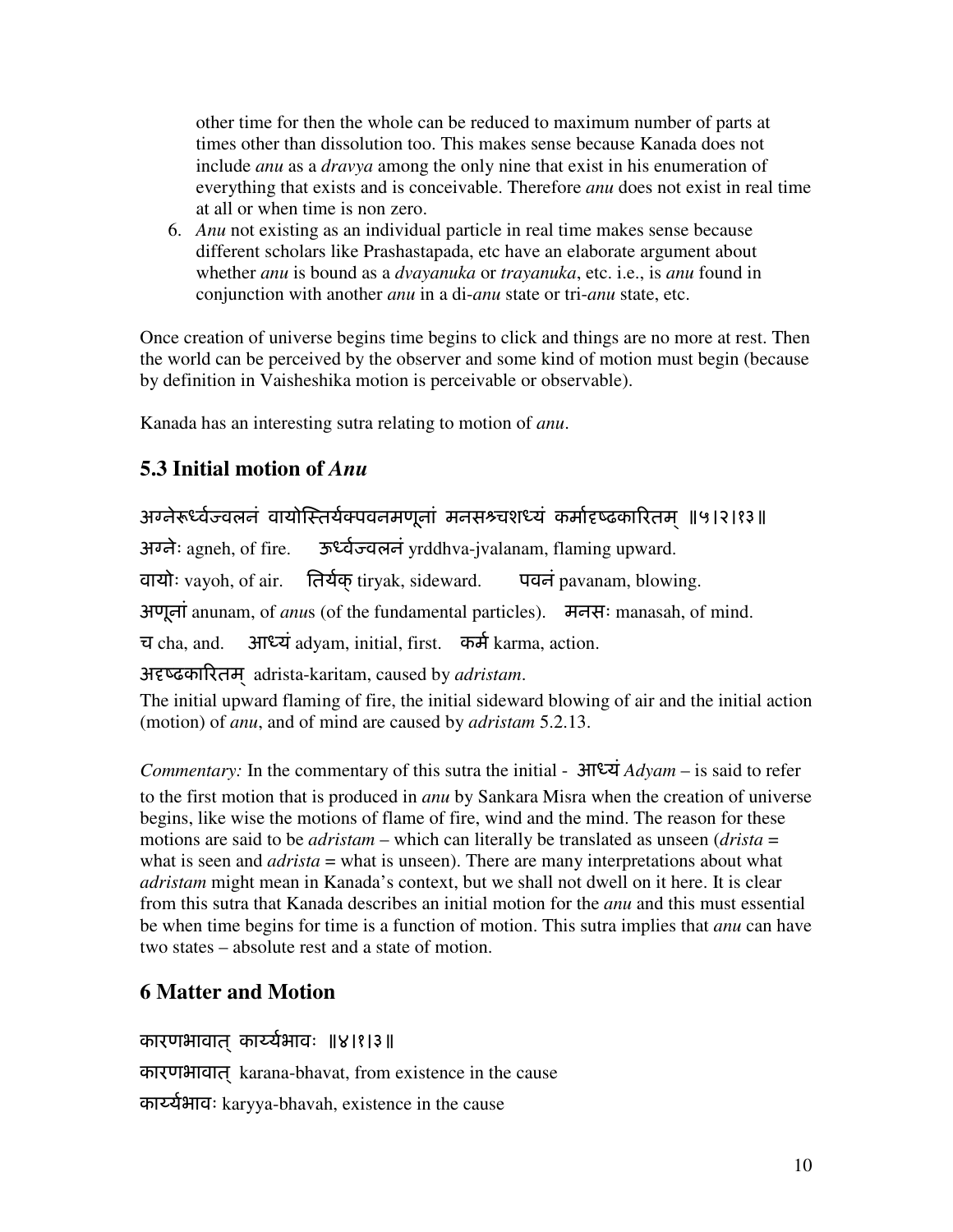The existence (of color, etc.) in the effect, (follows) from (their) existence in the cause 4.1.3.

*Commentary:* The terms in the sutra "कारणभावात" and "कार्य्यभावः" are in the saptami samasa which is a grammatical condition that implies that the sutra should be understood to mean - because of the existence (of an effect or a specific unique character) in cause it is also exhibited in the gross form. Here Kanada is specifying that *anus* carry some distinguishing feature in them which gets exhibited as the effect in the gross form. Logically any thing that is not in the root cause which is the *anu* cannot be exhibited in the gross form of matter as well.

This is an issue about which the entire School of Vaisheshika has had constant conflict with other school of philosophy historically. If the *anu* has to acquire some thing by which four distinct forms of matter – which are recognized by the observer as those with the four primary distinct *guna*/attributes of *rupa, rasa, gandha, sparsha* – visibility, taste, smell, touch, then on what basis does an anu pick up a certain attribute and what is it inherent in the *anu* which makes it a specific form of matter.

The *anu* is said to potentially have something inherent which later becomes manifested once the process of creation of universe begins.

By the above sutra of the initial movement or motion of *anu* which begins with creation, it is clear that the four kinds of matter are related to four distinct kinds of motion of *anu*  which in gross form builds up to a certain kind of matter.

Also in Sankara Misra's commentary of sutra 1.1.6 it is stated that these four attributes of *rupa, rasa, gandha, sparsha* – visibility, taste, smell, touch cannot co-exist simultaneously at the same point of time in the same substrate. This makes sense because an *anu* cannot have four distinct kinds of motion at the same time. Space too is said to be a function of *samyoga* and *vibhaga* – which is conjunction and disjunction which is declared as a kind of motion by Kanada in sutra 1.122.

Besides conjunction and disjunction are permitted for *anu* (sutra 4.2.4) and in Kanada's science only real things are stated, not probable events. In sutra 1.127 it is stated that matter is formed by conjunction.

Kanada defines the entire creation in terms of different kinds of motion.

#### **7.1 Visibility of** *Anu*

#### महत्त्यनेकद्रव्यवतात रूपाञ्चोपलब्धिः॥४।१।६॥

महित mahati, in respect of an object possessing magnitude.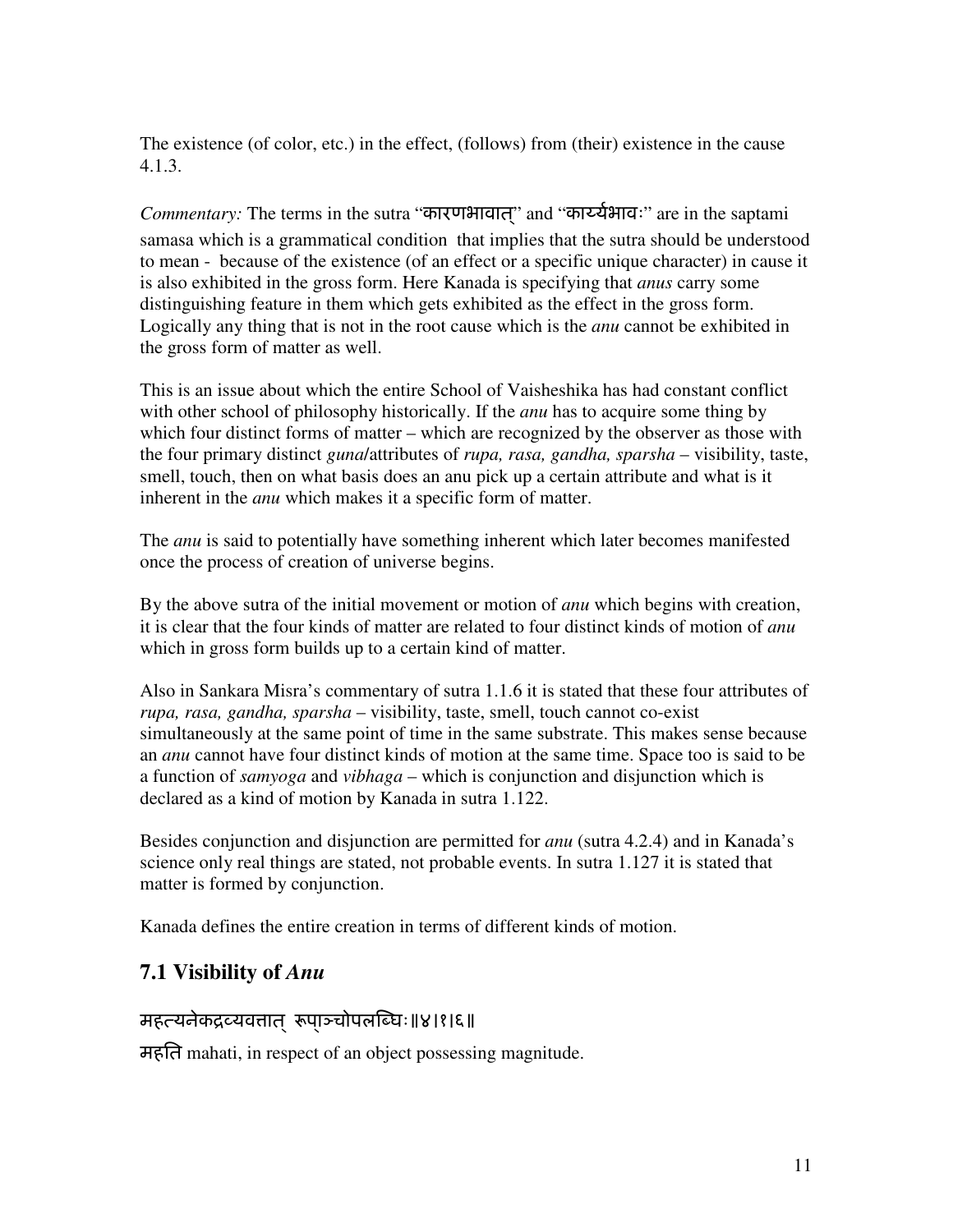अनेकद्रव्यवत्तवात् aneka – dravya – vattvat, by means of its possession of what is composed of more than one kind of matter (dravya) रूपात rupat, by means of color  $\overline{u}$  cha, and उपल[दः Upalabdhih, external perception.

External perception (takes place), in respect of an object possessing magnitude, by means of its possession of that which is composed of more substances than one, and by means of its color 4.1.6.

*Commentary*: Here the condition for visibility is that the perceived entity be अनेकद्रव्यवत्तवात – that is be composed of more than one kind of *dravya* among the nine defined by Kanada, it will have a perceivable magnitude unlike the *anu*, and must be the substratum of color which does not necessarily mean that it must possess a color. In the commentary Shankara Misra explains that 'महित' – the term which is generally indicative of the magnitude due to 'मुतुप' ् ूयय लोप or elision of the *mutup pratyaya* here becomes a गुणवाचक-an adjective to indicate its greatness in its ability to conjunct with many *dravyas* at a time.

#### अरूपिष्वचाक्षयाणि॥४।१।१२॥

अरूपिषु Arupisu, in substances not possessing color. अचाक्षुषाणि Achaksusani, not objects of visual perception.

In substances not possessing color, they are not objects of visual perception 4.1.12.

*Commentary*: In Sankara Misra's commentary it is explained that all the *dravyas* from air/*vayu* upwards do not posses color and so are impossible to be seen through the eyes or to be perceived no matter approached in which way. Yet a specific mention is made to clarify that this does not mean they are impossible to comprehend conceptually. When the *anu* is in conjunction with more than one *dravya*, then they acquire attributes/*guna* and hence may be perceived. Once *anu* acquires *guna*/attribute, Time is in motion and space too must be in existence therefore *anu* is invariably in conjunction with these two *dravyas*.

It further can possess no motion or spin as in atoms, electrons or other fundamental particles as defined by modern science because by definition motion/karma is perceivable through the senses.

This is because from the sutra on different kinds of motion  $(1.1.7)$  rotation or spin is recognized as a kind of motion or action which can be perceived and if the *anu* were to be in a state of motion it would mean that it is perceivable which it is not.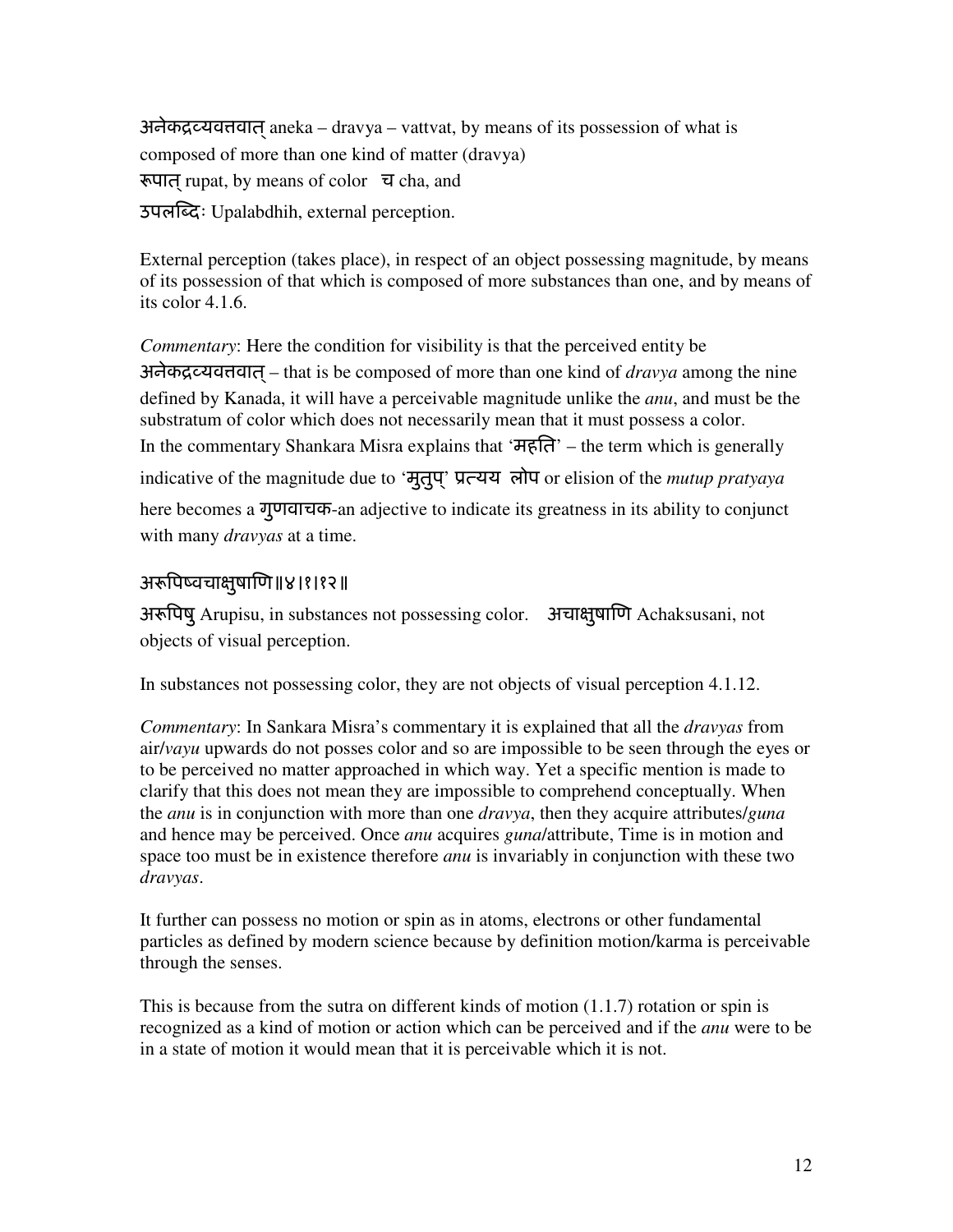Therefore in conclusion *anu* is not visible in principle with a minima of magnitude and not possessing any kind of motion.

# **7.2 Is anu spherical?**

In chapter seven from the sutra number 7. 1. 5 to 7. 1. 19 an argument is built by Kanada as to what 'large' or 'small' generally means magnitude wise and finally he concludes about the *anu* in the following sutra:

# िनयं पWरम]डलम ॥् ७।१।२०॥

नित्यं Nityam, eternal परिमण्डलम् Parimandala, what must be the same from all directions like a circle or sphere

The eternal is *Parimandala* 7. 1. 20.

*Commentary:* This sutra is often translated as the *anu* is spherical. In his commentary on this sutra Sankara Misra points out that the term 'परिमण्डल ' is specifically used in the context of Vaisheshika to describe the natural state of the *anu* which, even though cannot be perceived through he senses has to be the same from any direction or it must necessarily possess a symmetry. In the conventional two or three dimension visualization that we are used to it is a circle or a spherical shape.

In Kanada's definition, length or any measurement is a quality associated only with the matter and so the *anu* and space with its eternality is non-measurable or at least any kind of length-measurement is not applicable to it. Kanada has coined a term *parimandala* which is not an adjective for spatial dimension but a concept of logical deduction which is conceived by the mind and is therefore only an abstraction.

*Anu* therefore by definition and logical deductions are described by Kanada as the fundamental particle of matter which is discrete and not perceivable by senses, with minima of magnitude, yet with a real independent existence beyond the perceptions. These are not further divisible in to components and hence are concluded to be neither destroyable nor created which makes them eternal.

These are not perceivable by an observer and hence are called अतीन्द्रिय/ super-sensible which means 'too acute for the senses'. As these are entities with no association of magnitude, it is meaning less to fix a position for the *anu* and hence they are प्रदेशातीत/non localizable [11].

Space also is eternal, with no measurable magnitude association, not perceivable, indivisible, non-matter and yet a *dravya*.

Therefore 'existent' or real to Kanada would not necessarily mean anything that can be perceived through senses, but also extends to anything that can be conceptualized by the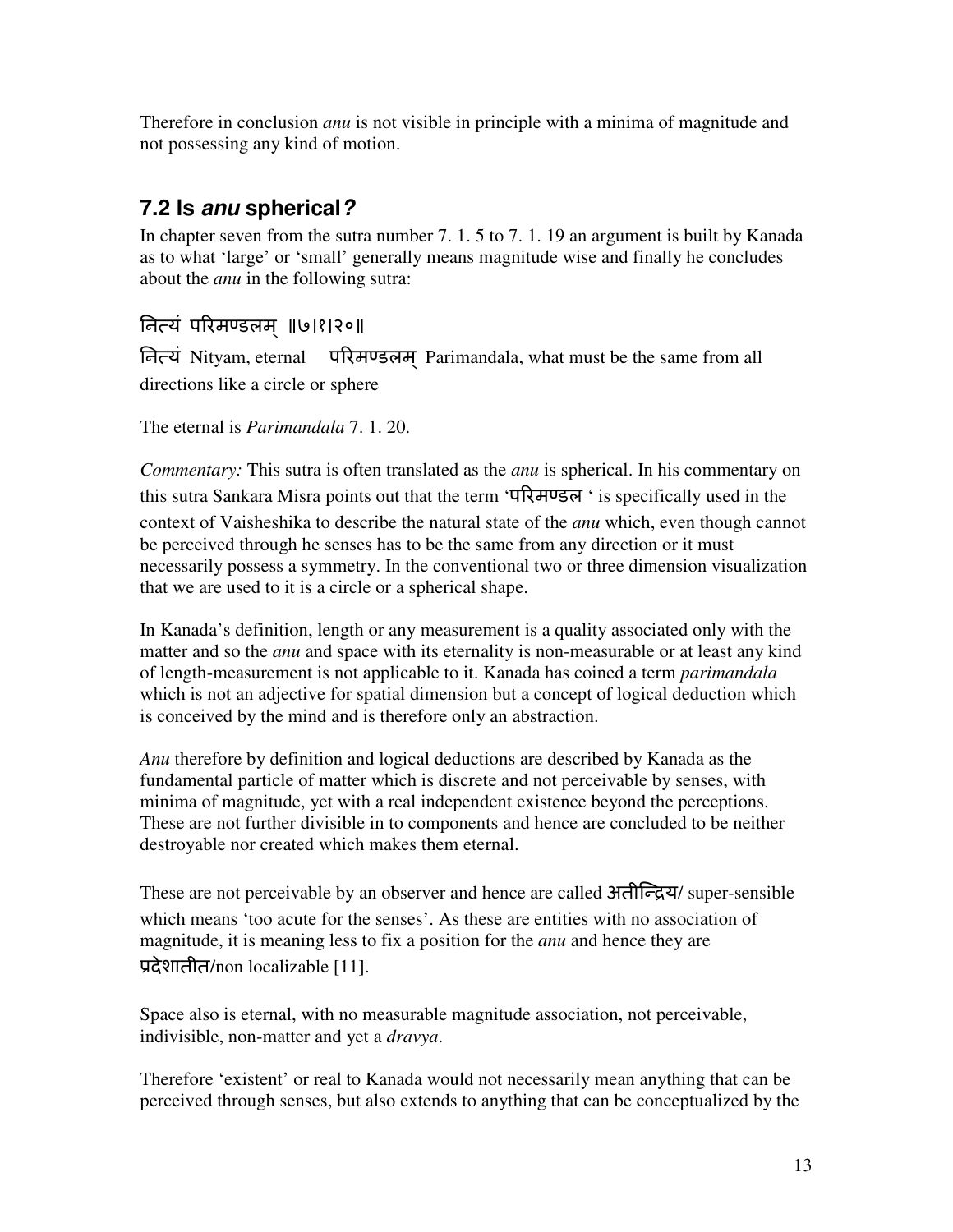human mind. The role of the individual who shall understand the predicable is consequently very central and critical.

#### अणुसंयोगस्त्वप्रतिषिद्धः ॥४।२।४॥

अणुसंयोगः Anu-samyogah, conjunction anu तु Tu, but अप्रतिषिद्धः Apratisiddhah, not-denied. Conjunction of *anu* is not restricted 4.2.4.

*Commentary:* Therefore the term *anu* is used to refer to a particle which can go through the operations of conjunction. *Anu* is concluded to be a particle.

#### अतो.वपरIतमणु ॥७।१।१०॥

अतः atah, of this (by this mahat magnitude which is perceived through the eyes) .विपरीत viparitam, contrary (in terms of describable properties) अणु anu, the minima of magnitude The contrary of this is *anu* 7.1.10.

*Commentary:* In this chapter which is discussing the magnitude of *anutva* and *mahatva* – where *anutva* is already established as the minima of magnitude, *anu* is defined as the contrast of *mahat*. Therefore in terms of magnitude *mahat* is the maxima of magnitude or Space is the maxima of magnitude and it is not necessarily infinite at least in Vaisheshika.

#### **Conclusions**

The examination of the various sections of the Vaisheshika Sutras reveals that Kanada used his framework of defining observables (matter) through the effect of motion in a very consistent manner. When the universe ceases to be at the end of the cosmic cycle, matter is not annihilated. Rather, the collection of *anu* (atoms) reaches a quiescent state where they do not undergo any motion and thus become invisible to observation. The *anu* in itself is not observable, and is thus an abstraction, which is why we have not used the term "atom" for it.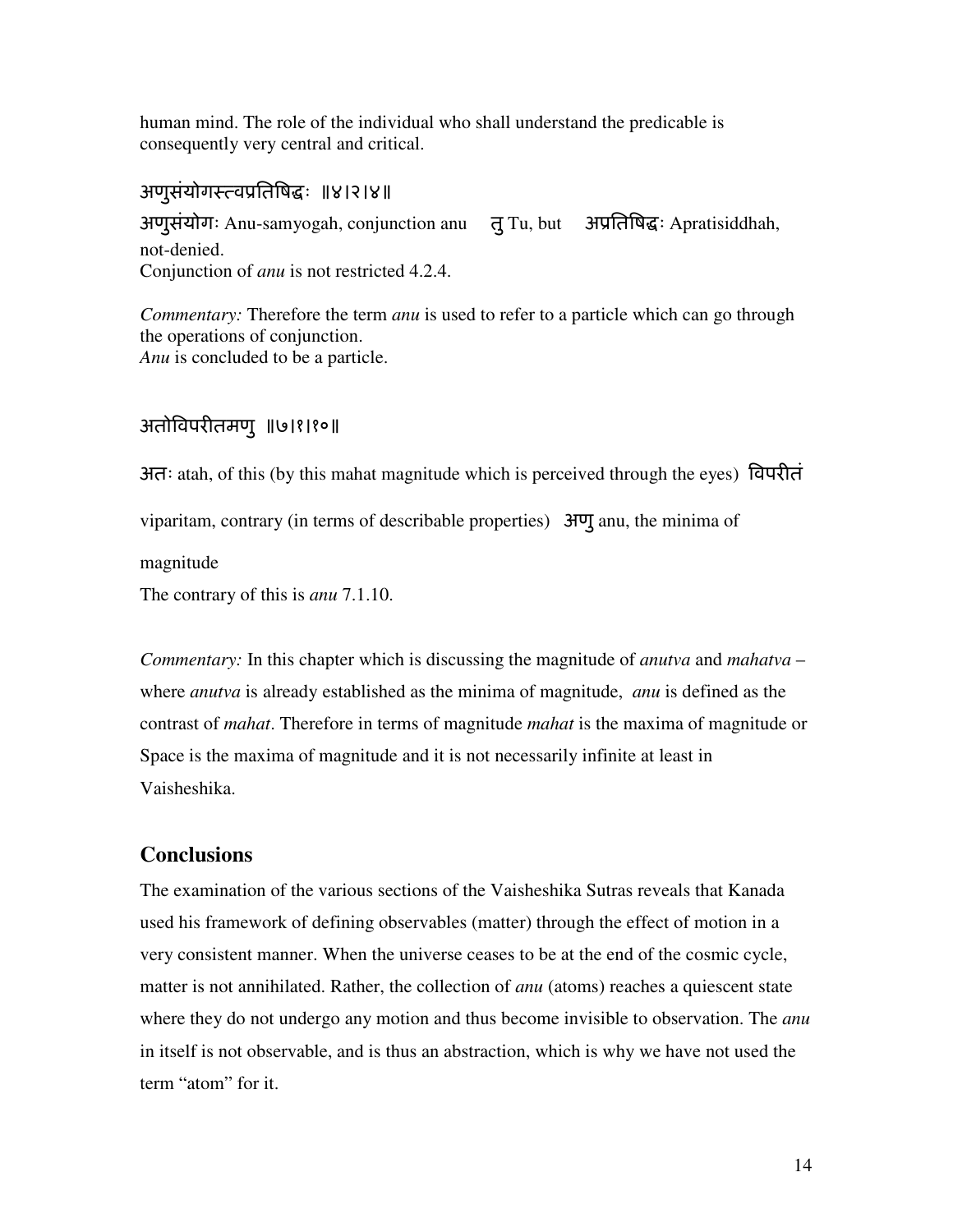Kanada's framework defies the usual categories of realist versus idealist, since for him matter in itself is a result of motion. In this framework, time and space arise out of the motion that *anu* obtains due to its interactions. To this extent, the observer is central to Kanada's scheme.

Kanada's emphasis on analysis of categories is also found in the complementary tradition of logic [22-25] and the application of these two traditions to cosmological questions [26- 27]. The idea of *tanmatra* in the cosmology of Samkhya, which is viewed as a kind of potential out of which materiality emerges, has features similar to that of *anu* in the Vaisheshika system.

#### **References**

- 1. R.H. Narayan, *Nyaya-Vaisheshika: The Indian tradition of physics*. arXiv: physics/0701077
- 2. S. Kak, *Indian Physics: Outline of Early History*; arXiv: physics/0310001
- 3. Nandalal Sinha, *The Sacred Books of the Hindus, Vol.v1.* The Panini Office, Bhuvaneswari Asrama, Allahabad, 1923.
- 4. Acarya Dhundhirajasastri, *Vaisesikasutropaskara of Sri Sankara Misra*. Chowkhamba Sanskrit series Office, Varanasi, 1969
- 5. B. Seal, *The Positive Sciences of the Ancient Hindus.* Motilal Banarasi Dass Publishers and Book sellers, Delhi, 1958.
- 6. Swami Venkatesananda, *The Concise Yoga-Vasistha*. State University of New York Press, Albany, 1984.
- 7. S. Kak, *Yajnavalkya and the Origins of Puranic Cosmology.* 2001; arXiv: physics/0101012
- 8. S. Kak, *Early Theories on the Distance to the Sun*; arXiv: physics/9804021
- 9. S. Kak, *Babylonian and Indian Astronomy: Early Connections*; arXiv: physics/0301078
- 10. R.H. Narayan, *The theory of matter in Indian physics*. arXiv:physics/0702012
- 11. S. Kak, *Astronomy in the Vedic Altars and the Rgveda*. Mankind Quarterly, vol.33, pp. 43-55, 1992.
- 12. S. Kak, *The Cyclic Universe: Some Historical Notes.* 2002; arXiv: physics/0207026
- 13. S. Kak, *Concepts of Space, Time and Consciousness in Ancient India.* 1999; arXiv:physics/9903010
- 14. T. Ganapati Sastri, *Kanadasiddhantachandrika of Gangadharasuri*. Published under the authority of the Government of His Highness The Maharaja of Travancore, Trivandrum, 1913.